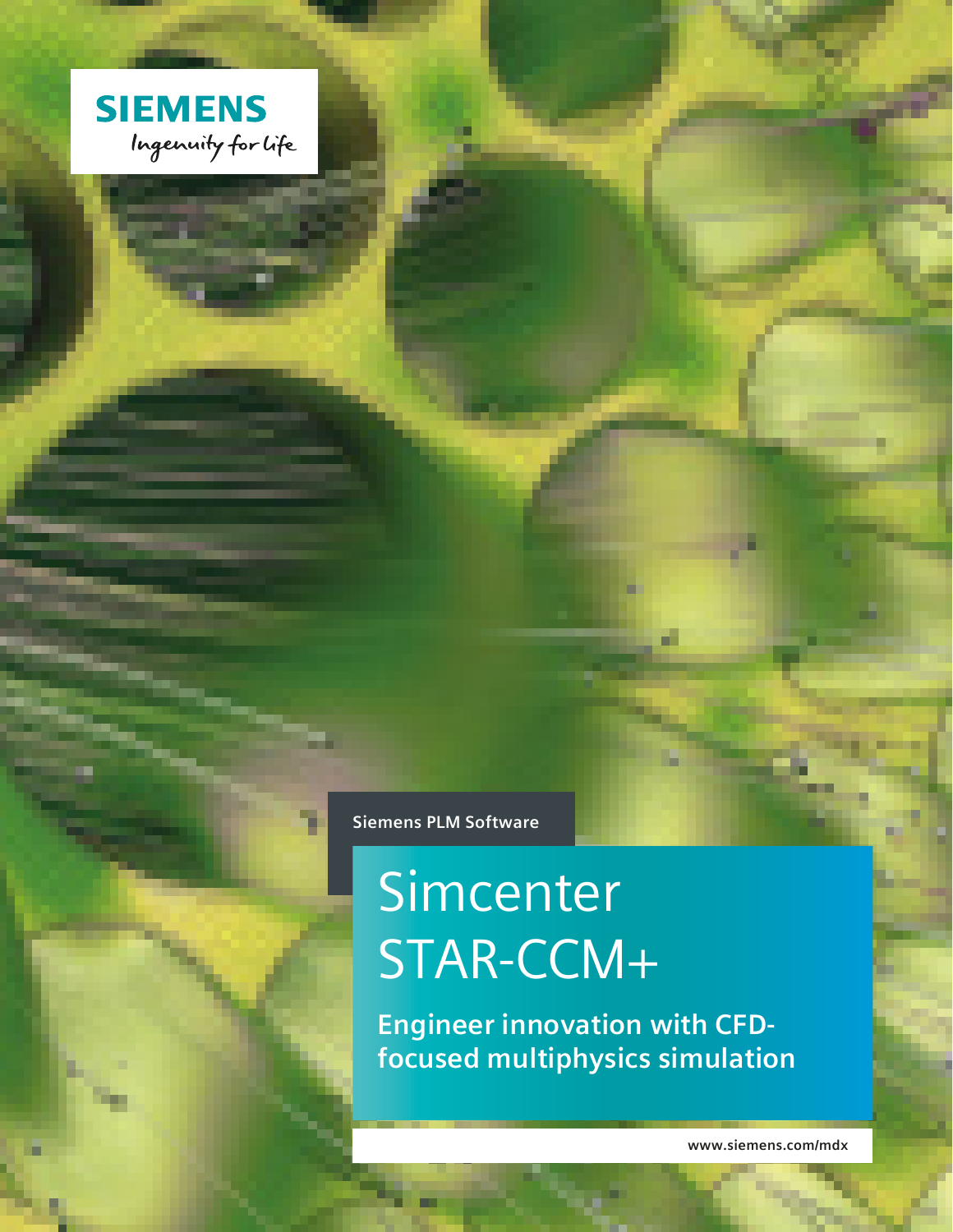# The challenge of engineering

Your business is facing tough competition from all quarters. You need to consider conflicting challenges, such as improving the quality and increasing the range of your products while simultaneously reducing both their cost and time to market. Your customers are demanding smart products that are not only customized to meet their current needs, but will continue to evolve as they use them. The government and other regulatory bodies are passing increasingly stringent legislation that requires your products to be more energy efficient, more environmentally friendly and safer than ever before.

This highly competitive landscape is driving a golden age of innovation in which your products either evolve rapidly to meet the demands of the market, or are replaced by

smarter, better, cheaper alternatives from your competitors. The choice is simple, either innovate or stagnate.

As you innovate new, improved products, your design evolves through a large number of incremental changes. You need to be able to predict how these intended improvements influence real world performance, for better or for worse. This is the challenge of engineers today: to efficiently navigate that infinite tree of potential design changes, making those choices that improve the product and rejecting the far more numerous "wrong choices" that would make it worse.

At Jaguar Land Rover, STAR-CCM+ is central in the design process of all current and future vehicle programs. Shown here is a cabin comfort analysis of an F-type luxury vehicle from JLR.

*"Prototypes at JLR can be very expensive. If we can save a prototype, the software is paying for itself. For systems such as the defrost system, we no longer build any prototypes apart from the final model. We rely totally on STAR-CCM+ to design the system."*

**Karamjit Sandhu Jaguar Land Rover**

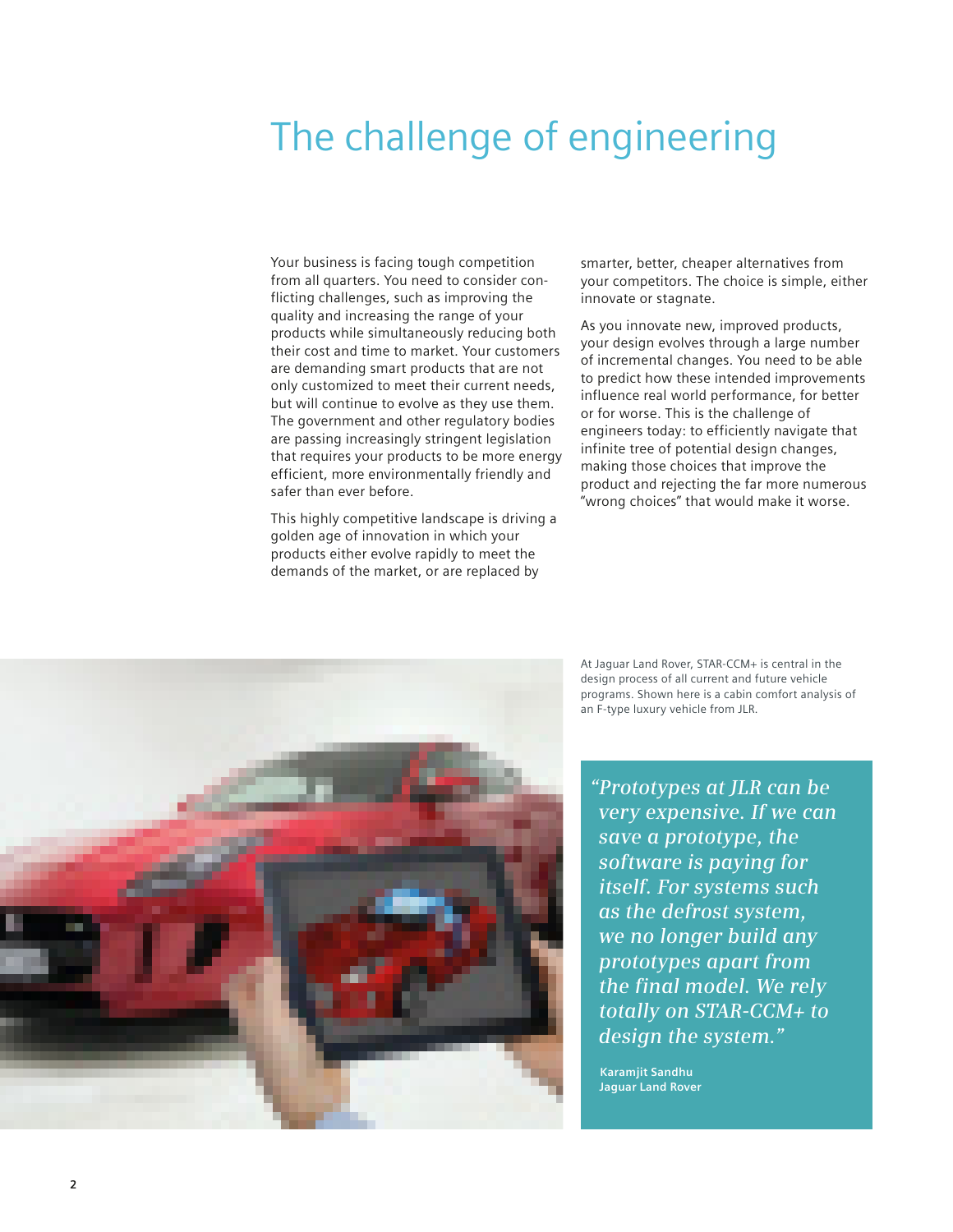# Simulation is the solution

Engineering simulation allows engineers to see into the future, predicting the consequence of any design change on the realworld performance of their products. Deployed effectively, it can be used to improve your design through multiple iterations, providing data to guide the design process from its earliest stages, through to production and beyond. Engineering simulation offers comprehensive predictions that are more accurate and less expensive than experimental testing.

Beyond that, simulation gives engineers the opportunity to glimpse at "all possible futures," by exploring the performance of a product over the full range of operating conditions that it is likely to face in its working life, rather than just at a handful of carefully chosen design points. By considering the complete performance of a product, rather than only a handful of worst-case scenarios, engineers can almost always uncover and eliminate multiple inefficiencies. Ultimately, all this results in the delivery of higher quality and more innovative products that better fulfill your customer expectations.

However, not all engineering simulation tools are created equally. In this document, we explore the essential requirements that such a tool must fulfill to add value to the industrial design process.



Virtually predicting the real-world performance of your products is key to thriving in an 'innovate or perish' environment. Shown here is the accurate simulation of the highly unsteady and complex flow over a high-lift wing.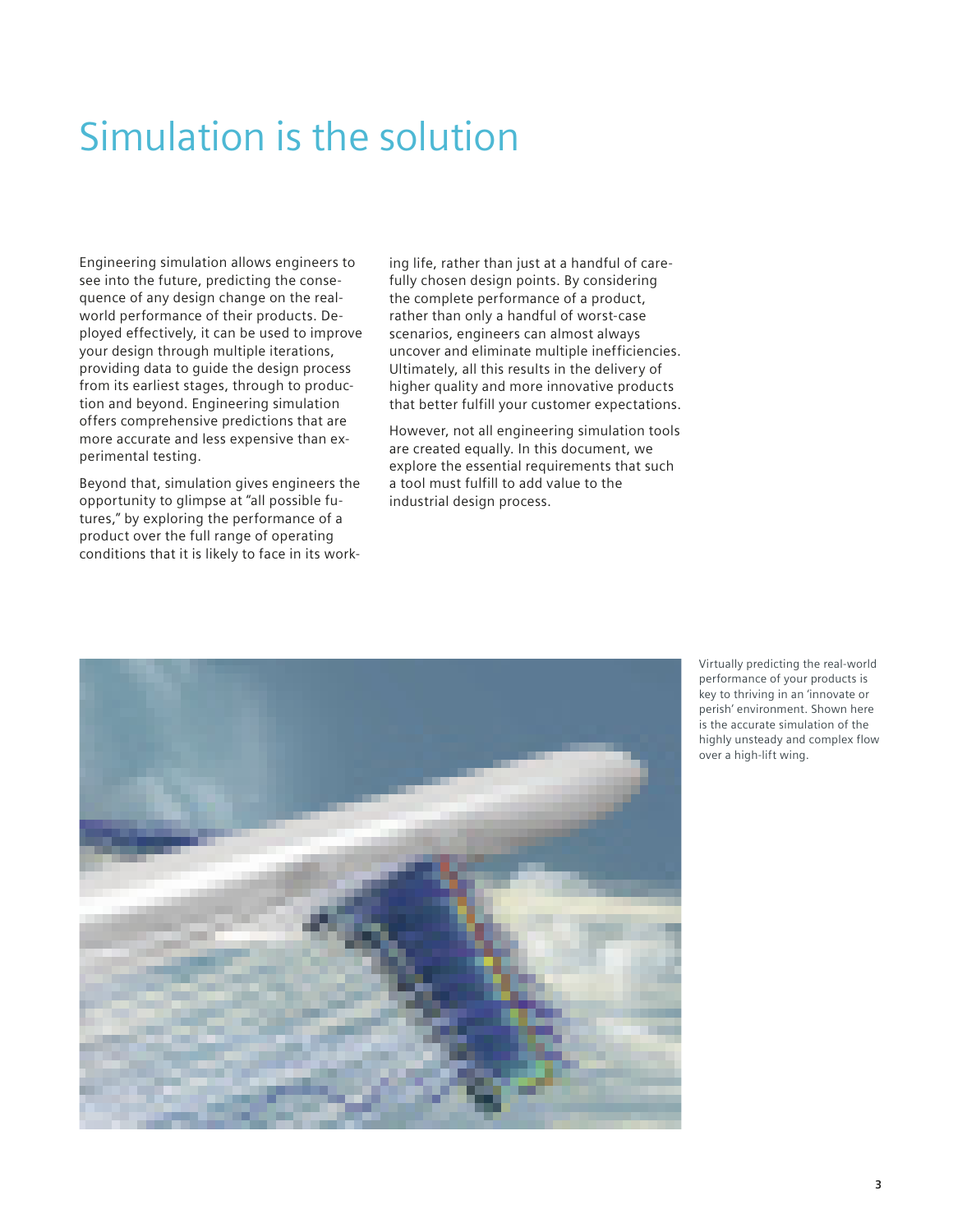

Unsteady simulation of a wind turbine to assess aerodynamic efficiency.



Unsteady simulation of an Ares launch vehicle to understand the aerodynamic characteristics of the stage separation.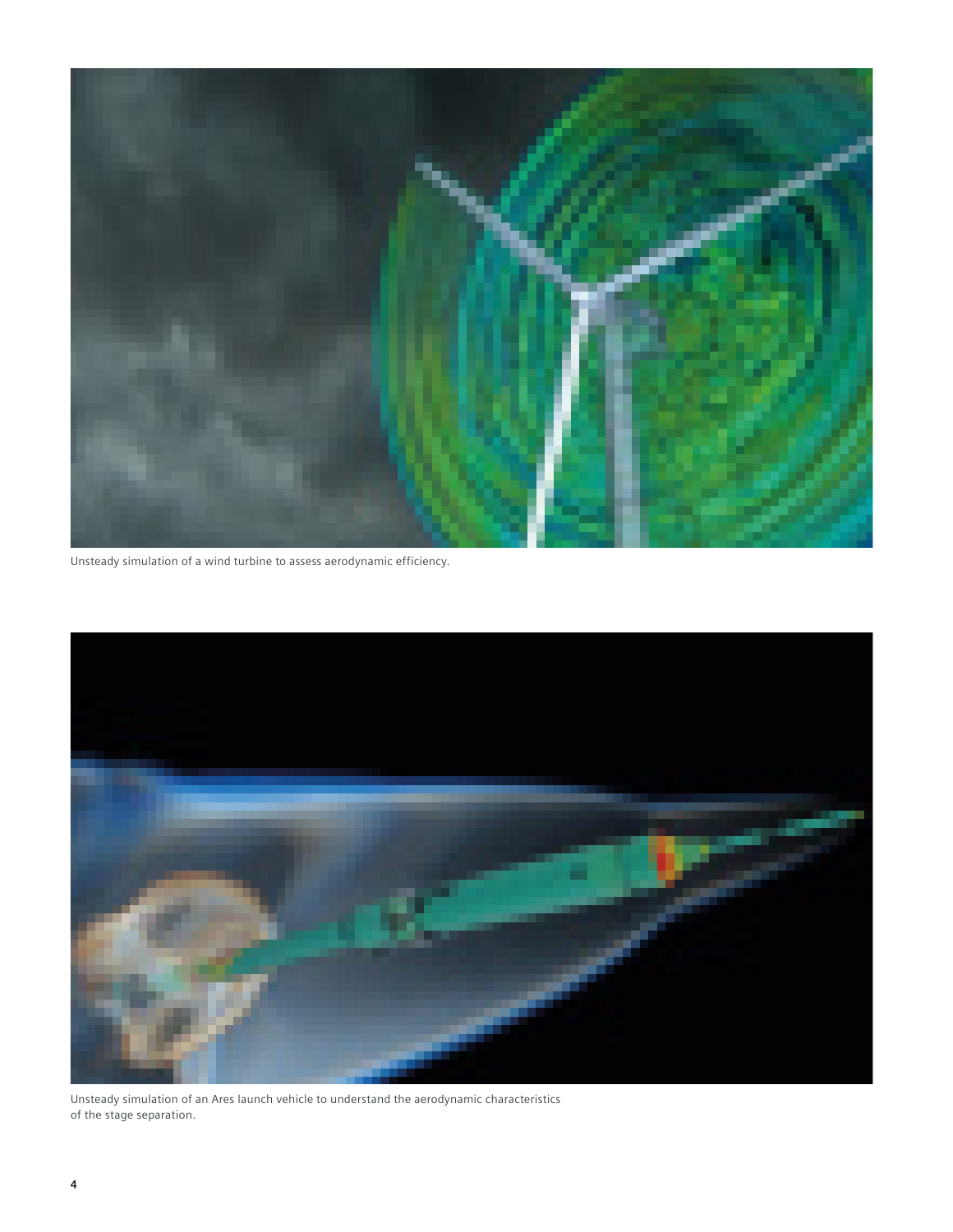

Environmental control systems simulation to improve cabin comfort.



Gas dispersion safety study of an offshore floating platform.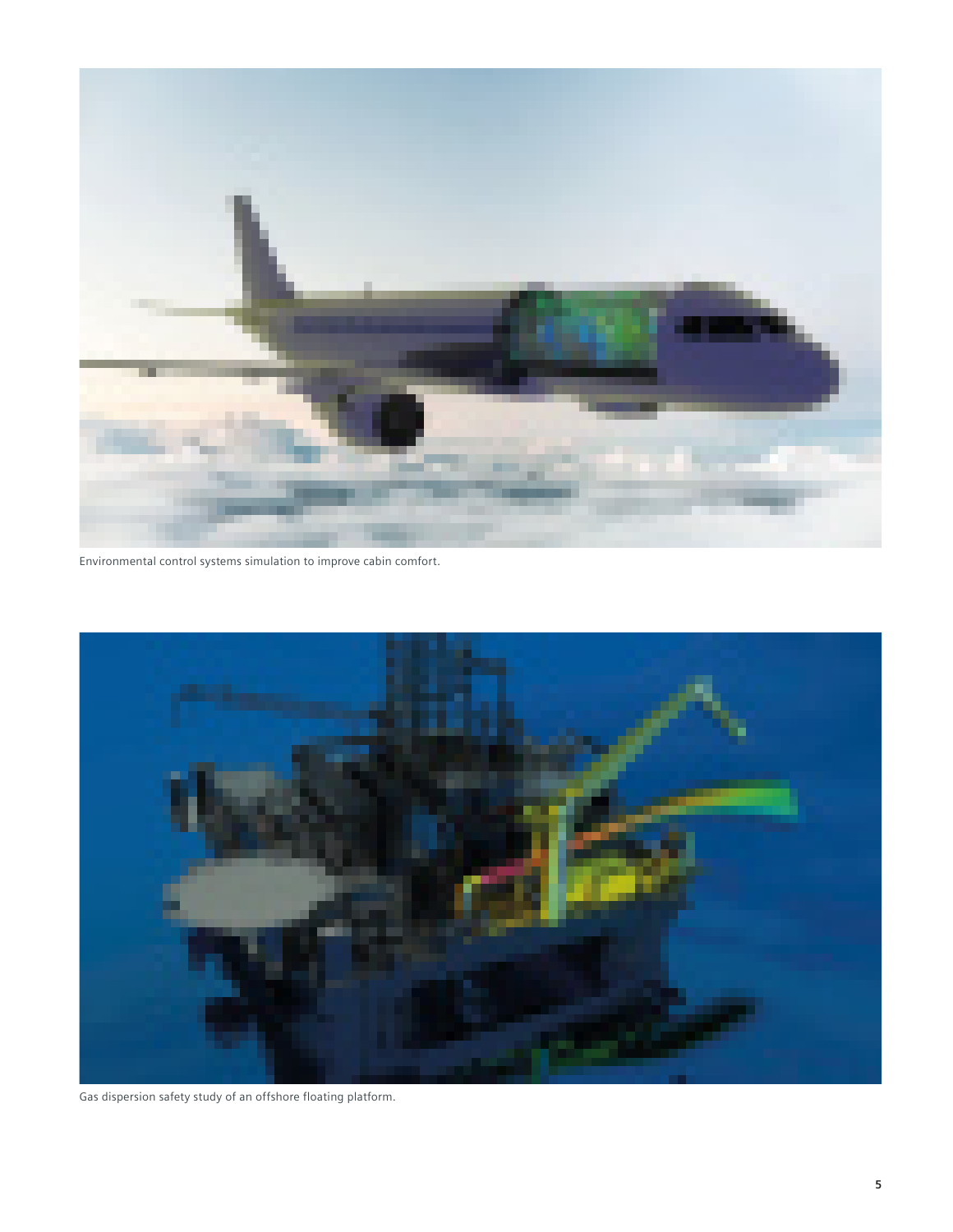



*"We have very complex physics. The structural and fluid dynamics aspect of the cooling of molten glass cannot be separated because they are very, very, coupled. Understanding the actual temperature of the glass is by far the most important factor in ensuring the strength and quality of the final container. Multiphysics simulation using a tool like STAR-CCM+ is the only way that we can achieve that."*

**Marcello Ostorero Bottero Group**

Bottero SpA drastically reduced manufacturing time, used 20 percent less raw material and produced lighter, stronger bottles with STAR-CCM+ multiphysics capabilities.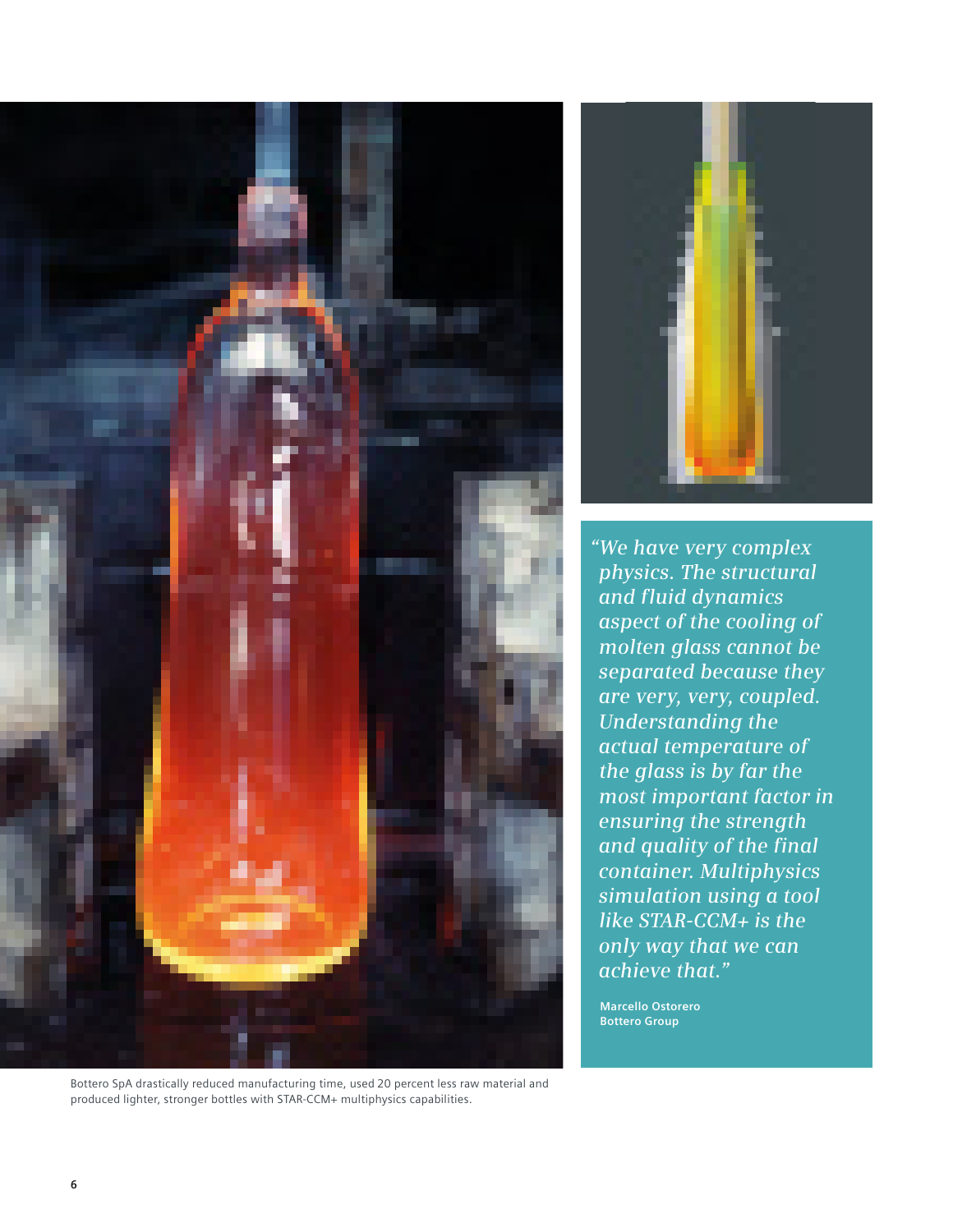# Realism through multiphysics

Solving complex industrial problems requires simulation tools that span a variety of physical phenomena and engineering disciplines. Real-world problems do not separate themselves into convenient categories such as "aerodynamics," "hydrodynamics," "heat transfer" or "solid mechanics." Failing to account for important physical interactions leads to uncertainty, for which the usual remedy is over-engineering to ensure additional factors of safety.

Only multiphysics engineering simulation can accurately capture all of the relevant physics that influence the performance of your product. By minimizing the level of approximation and the number of assumptions, you can be confident that the predicted behavior of your design will match its real-world performance.

Much more than a computational fluid dynamics (CFD) code, STAR-CCM+ is a best-in-class simulation tool that provides the most comprehensive set of physics models of any industrial Computer Aided Engineering (CAE) tool. By adopting a compromise free approach to physics modelling, you will have confidence that your predictions match the real-world behavior of your product across its full operating envelope.

The integrated multiphysics nature of STAR-CCM+ eliminates the need to learn and connect multiple tools and enables physical phenomena to be studied in a fully coupled manner, increasing the accuracy of your results. The single integrated user interface helps you cover your complete application scope with:

- A broad range of validated models to simulate disciplines and physics including CFD, computational solid mechanics (CSM), electromagnetics, heat transfer, multiphase flow, particle dynamics, reacting flow, electrochemistry, aero-acoustics and rheology
- Simulation of rigid and flexible body motions with techniques including mesh morphing, overset mesh and six degrees of freedom (6DOF) motion

• The ability to combine and account for the interaction between the various physics and motion models in a single simulation to cover your specific application

In STAR-CCM+, all of these capabilities are accessed from a single integrated environment that hosts the geometry, mesh, boundary conditions, physics models and simulation results. It also offers an easily accessible API to enable coupling to other simulation tools for the purpose of co-simulation when needed.



STAR-CCM+ facilitates multiphysics simulations from a single, integrated environment delivering realism in simulation. Shown here is the application of STAR-CCM+ at Roush Industries to tackle multiphysics challenges in automotive product development.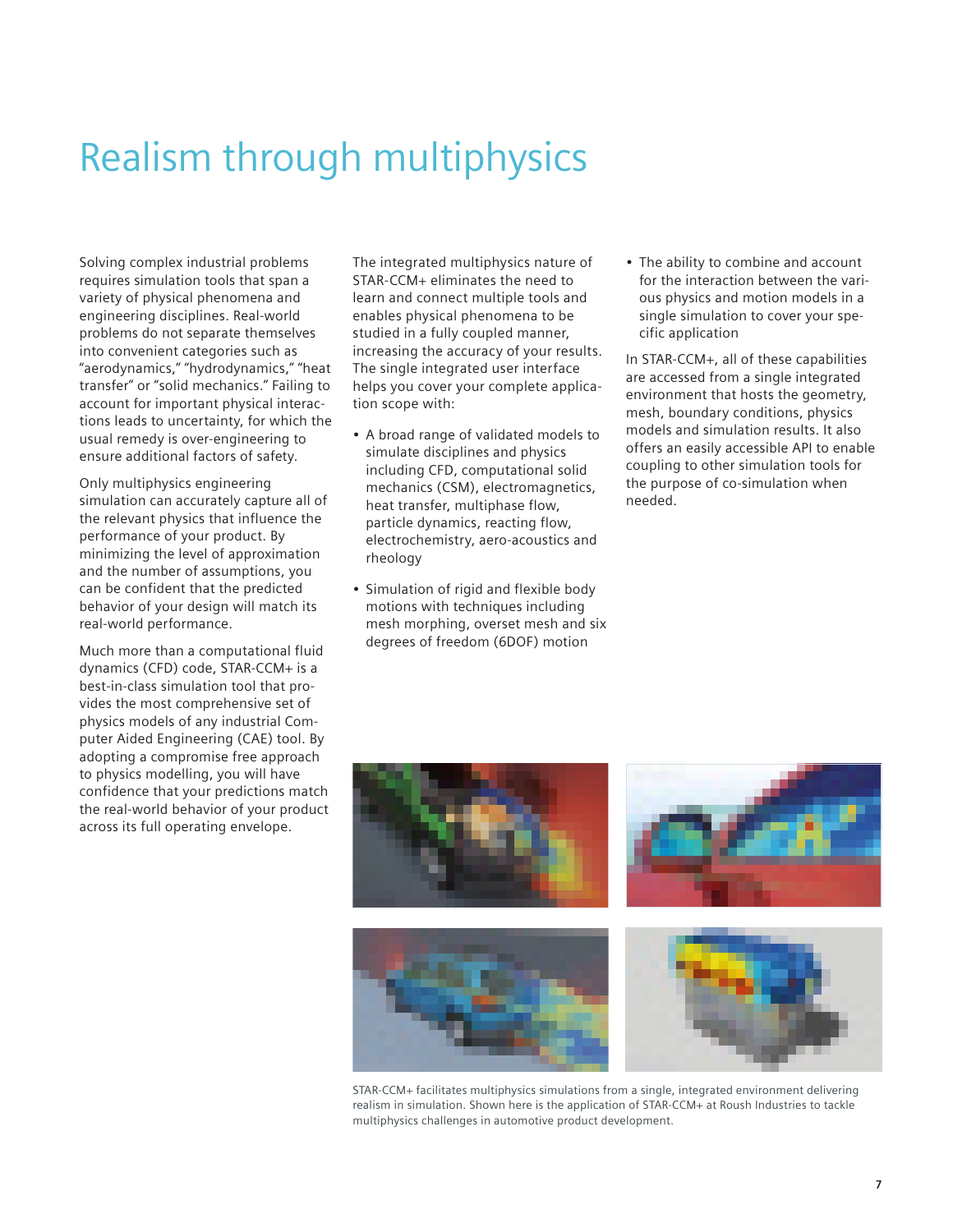# A true multiphysics platform

**Simulate your products under real world conditions.**





Aero-acoustics



Fluid dynamics

Heat transfer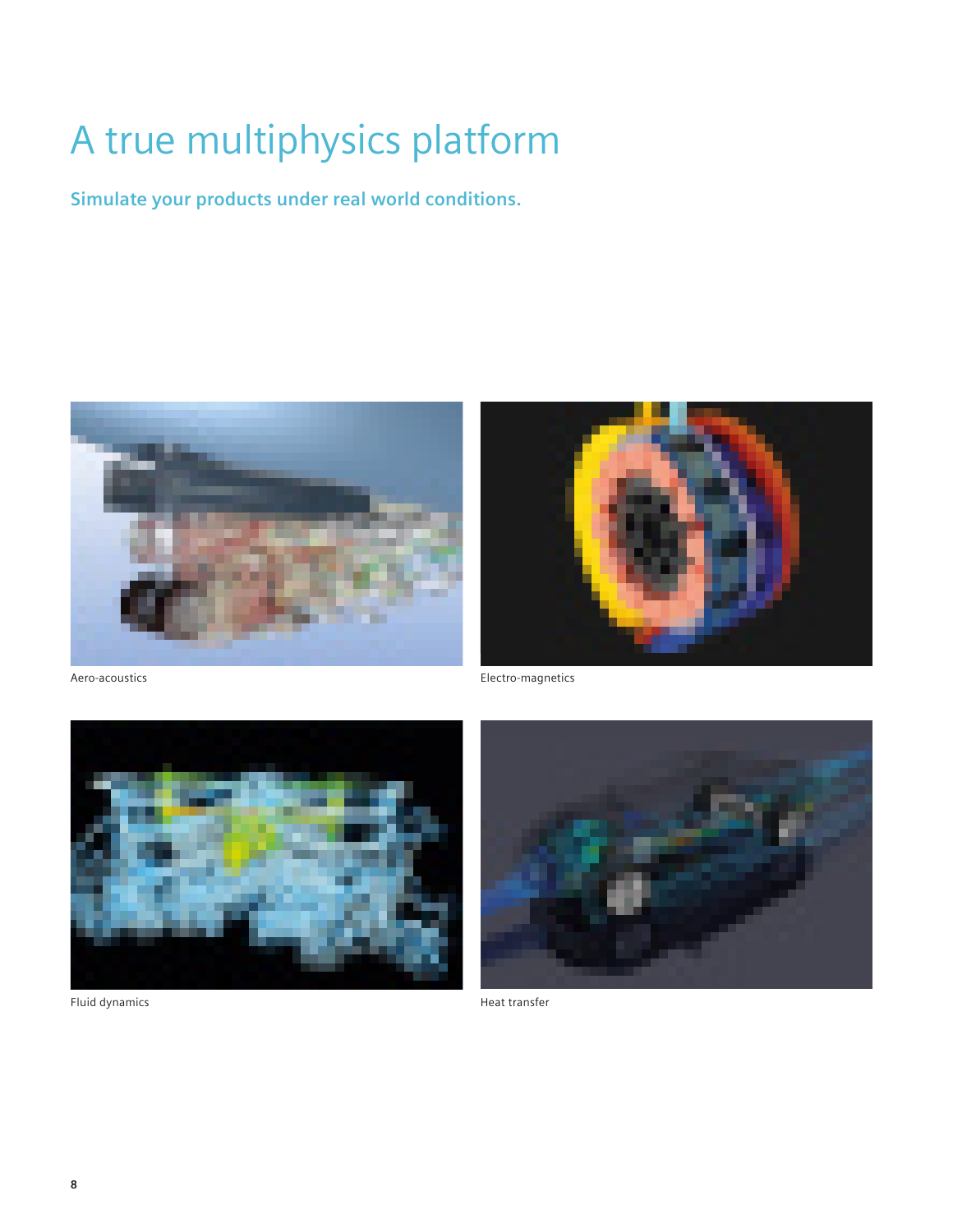

Multiphase flows



Reacting flows



Solid mechanics

Particle flows



Rheology

*"The ability to effortlessly read CAD data, mesh a geometry, select boundary conditions, and set up physics models in STAR-CCM+ has tremendously sped up our design process. We've been able to deepen our analysis and drive engine designs faster and more effectively with the same resources as before."* 

**Jeff Schlautman General Motors**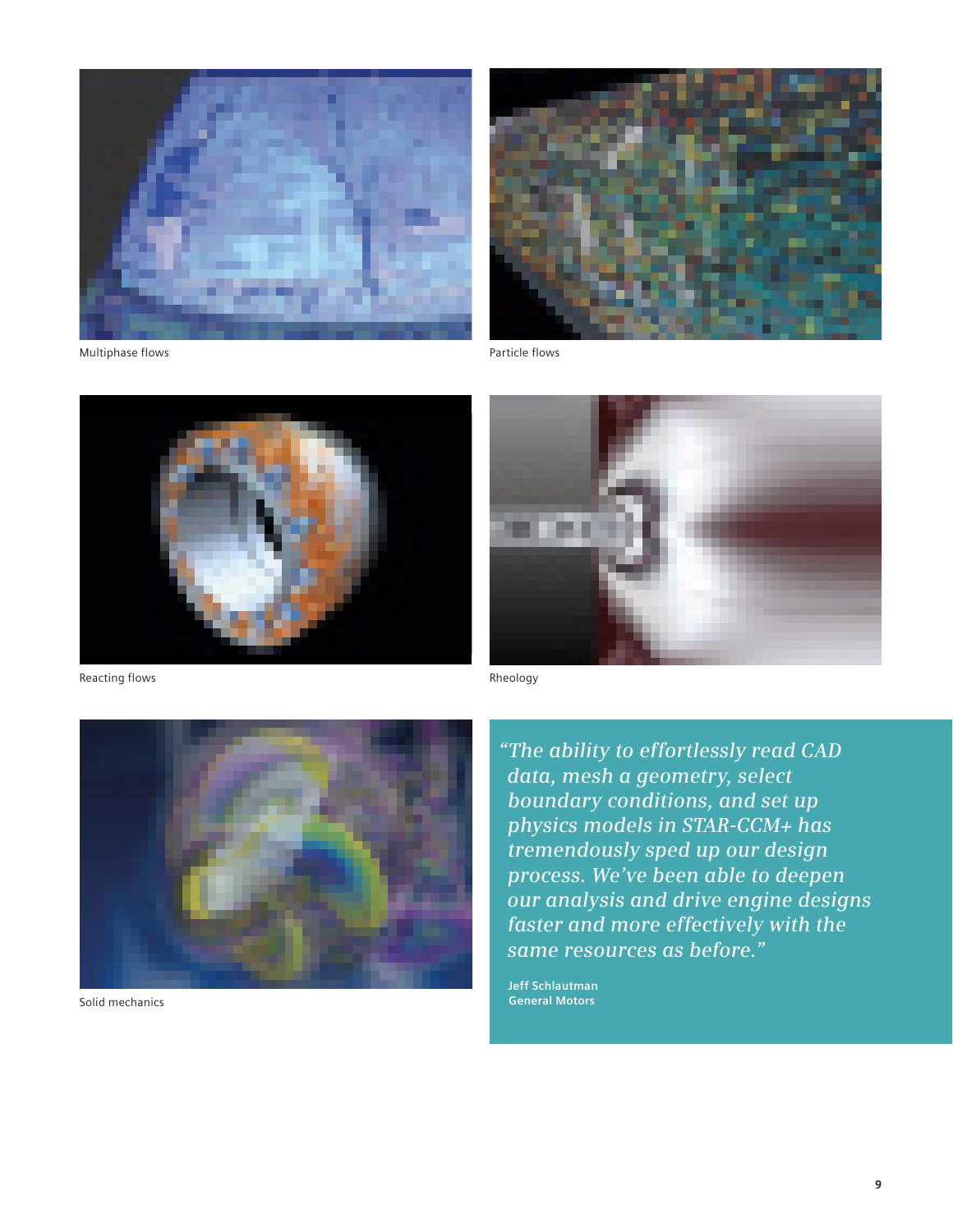

*"Compared to before, now we can simulate several dozen cases in a reduced time. Thanks to this, the number of actual prototypes being turned out has also been reduced, making an extremely valuable contribution to lowering cost and man-hours alike. We feel that the application of STAR-CCM+ has proved highly effective on this front."*

**Eiji Ihara Kawasaki Heavy Industries Ltd.**



Automation enabled Kawasaki Heavy Industries Ltd. to reduce design time by 80 percent for the Kawasaki Ninja H2R/H2, the fastest production bike on earth.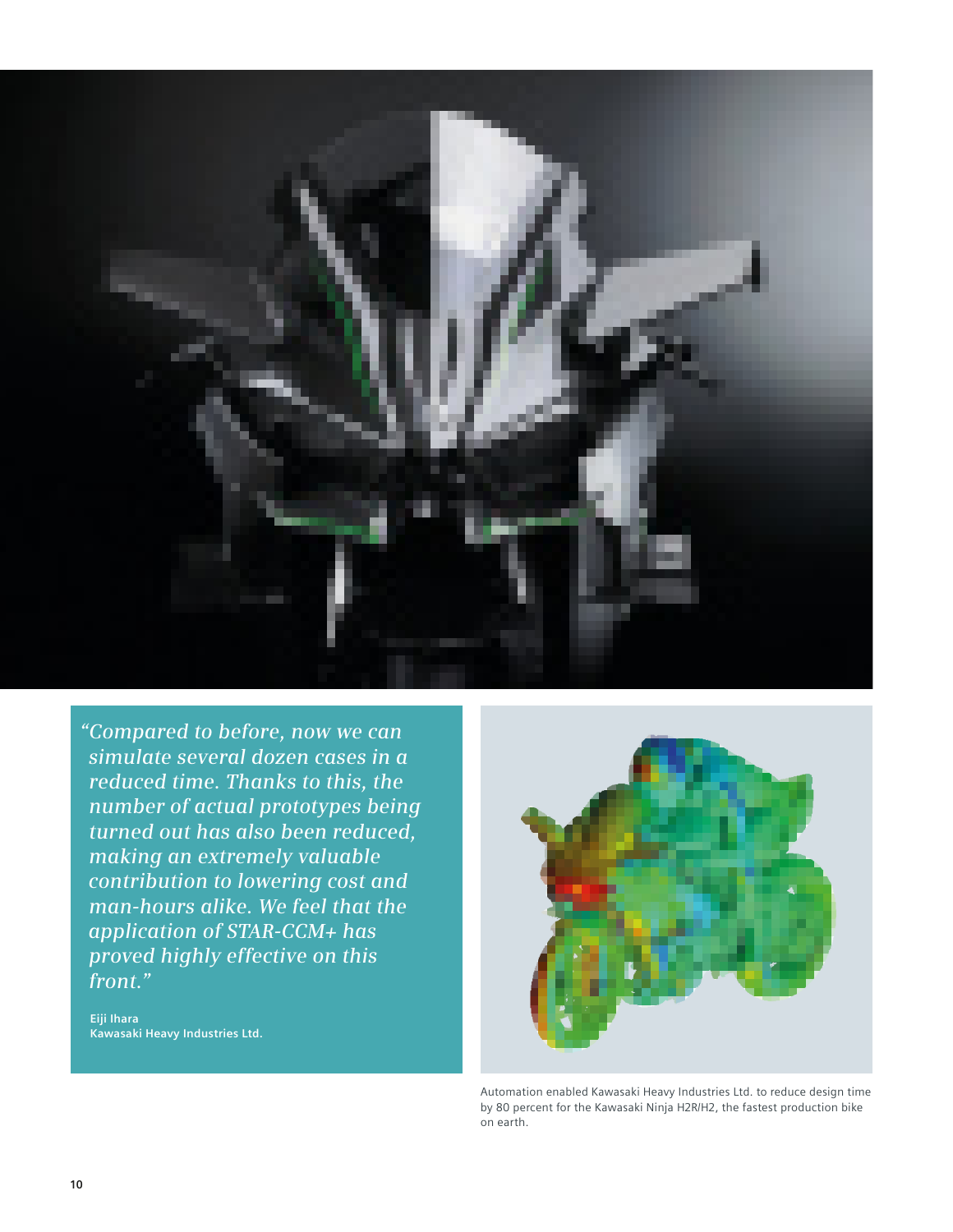# Productivity through streamlined workflow and automation

No matter how realistic your simulation is, the data it provides is useless if it does not influence the final design of your product. Simulation adds the most value to engineering development when it generates a constant stream of data that informs and guides the design process through every decision point. This is only possible when the simulation process is a robust and automated one.

Once an engineer has created a simulation model, it should be easily re-deployable to investigate a full range of design configurations and operating scenarios, with little or no manual effort. This allows your highly-skilled engineer to focus on making design decisions, rather than performing mundane simulation tasks.

STAR-CCM+ enables you to build every simulation using a repeatable and robust workflow, with a pipeline approach that allows you to reuse and update every simulation model with

minimal manual effort. This pipeline includes every step in the simulation process from geometry definition to postprocessing. Simulation models can be templated, allowing your engineers to share and disseminate best practices across your organization.

STAR-CCM+ facilitates building consistent, repeatable simulations that evolve as your product does, automatically updating the simulation pipeline to reflect changes in the design:

- Create and modify computer-aided design (CAD) models of your geometry using a fully parametric 3D feature-based modeler
- Establish a bidirectional link between STAR-CCM+ and CAD/product lifecycle management (PLM) software so that geometry updates are automatically represented in your simulation
- Repair and defeature imported CAD geometry using industry-leading surface wrapping and repair tools, automatically creating a closed surface in as much detail as necessary to ensure the fidelity of your results
- Automatically build a computational mesh on your geometry, no matter how complex, using polyhedral or trimmed hexahedral cells
- Robustly create layers of prismatic cells that allow you to accurately capture boundary layers
- Substitute components of your design as it evolves
- Deploy best practices with tools such as the Simulation Assistant that guarantee consistency between simulations, and eliminate analyst-toanalyst variation



The fully automated simulation process in STAR-CCM+ helps predict the entire product behavior in a short time with consistent, repeatable simulations. In industries like the automotive industry, automated full vehicle simulations shorten product development time and cost.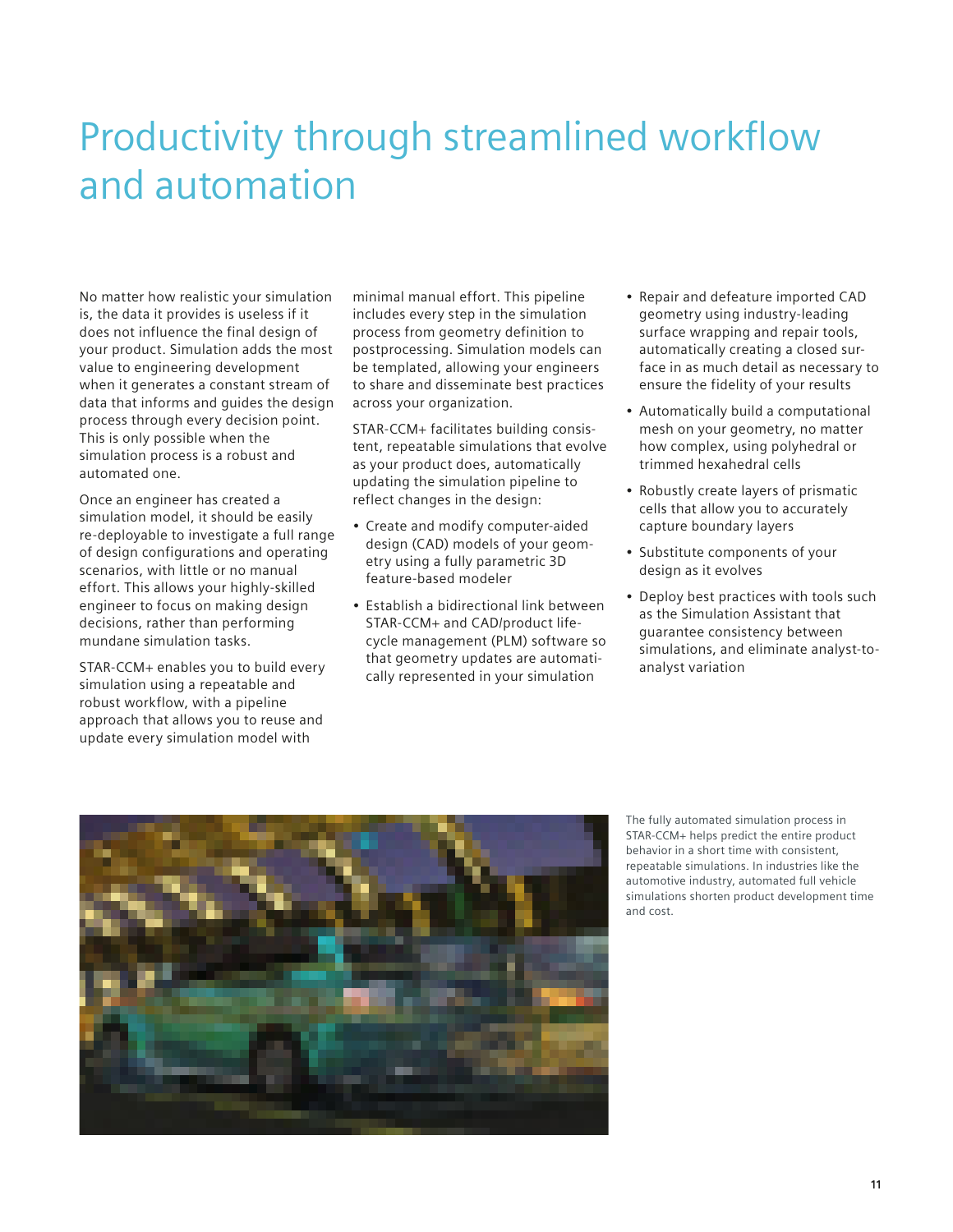

STAR-CCM+ brings automated design exploration and optimization within the grasp of all simulation engineers. Shown here is a mixer design study starting with a baseline (left) and resulting a improved design (right) with a fourfold decrease in power consumption while maintaining blend time. The final prototype is pictured above.

*"We completed an extensive evaluation of different products, but at the end of the day we had a clear winner in the efficiency and flexibility of STAR-CCM+, the new optimization package and the outstanding technical support from Siemens PLM Software."*

**Rodrigo Azcueta Land Rover BAR**





Design exploration with STAR-CCM+ has helped Land Rover BAR find the best possible compromise between aerodynamics and hydrodynamics for the America's Cup racing yacht.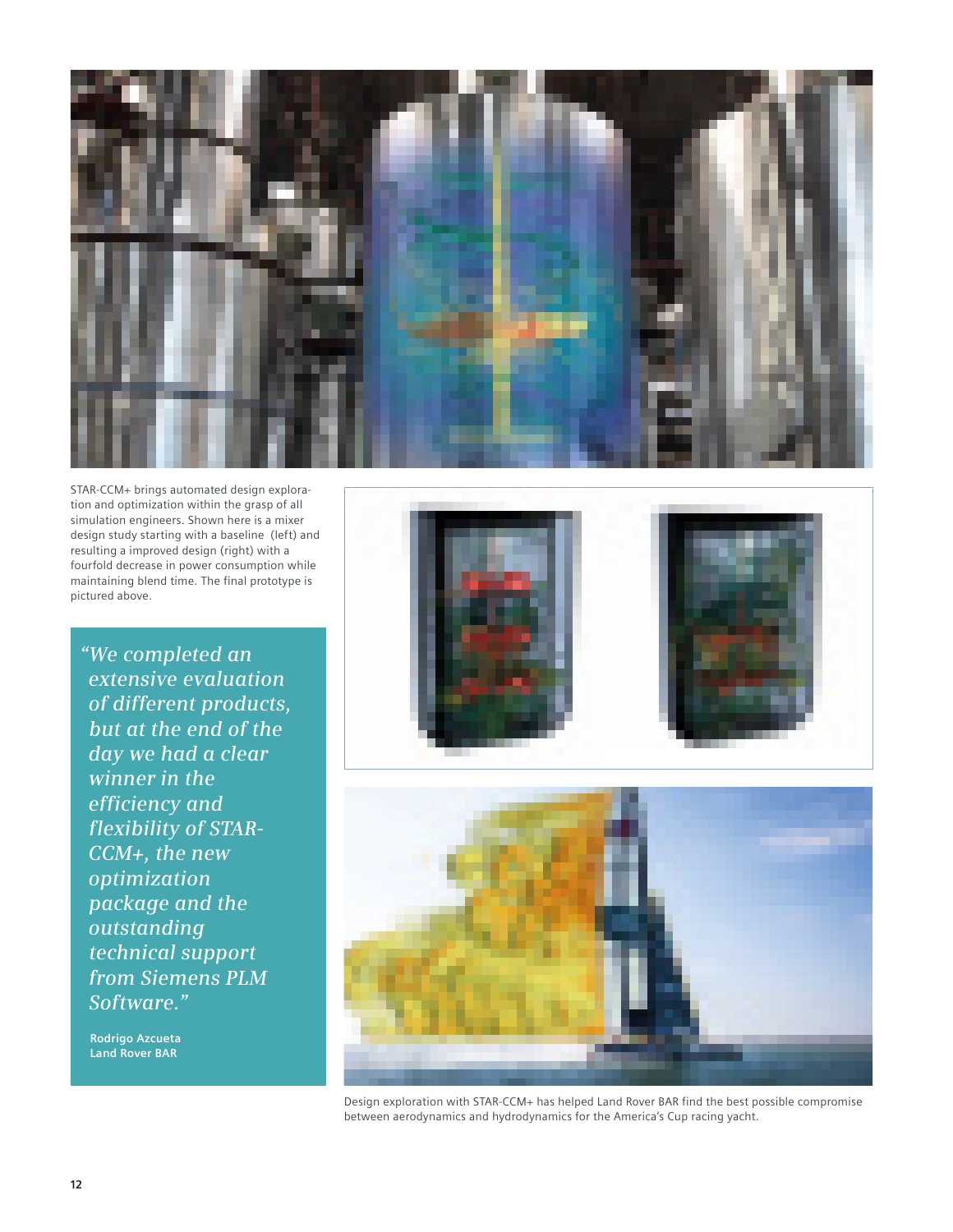### Innovation through design exploration

Despite recent advances, many companies are still deploying simulation in a purely reactive manner to validate or troubleshoot designs late in the product development process. More advanced companies are using simulation in a predictive way to look at performance early in place of physical tests. Although there is great value here, in reducing both engineering time and cost, to harness the full power of simulation, you need to take the next step and use it to guide your design process.

Used properly, engineering simulation allows you to see into the future, predicting the effect of a design change on your product's behavior. More than that, it gives you the opportunity to glimpse at "all possible futures," exploring how your product performs

over the full range of operating conditions of its working life, and to employ intelligent optimization to find better designs.

STAR-CCM+ brings automated design exploration and optimization within the grasp of all simulation engineers with Design Manager, ensuring that singlescenario engineering simulations are a thing of the past.

Design Manager enables users to set up and automatically evaluate families of designs directly within STAR-CCM+, including process management and performance assessment. It leverages the all-in-one platform, automated meshing, pipelined workflow and accurate physics to overcome the complexities that have historically

prevented engineers from using CFD simulation in this way.

Users can take it one step further and perform single and multi-objective optimization studies to intelligently search the design space using the same timetested and proven technology found in HEEDS MDO. It also provides stochastic analysis to help engineers determine the sensitivity of their simulation predictions to small changes in input parameters, such as manufacturing tolerances or fluctuations in boundary condition values.



#### **Simulation purpose**

To keep a competitive edge in today's market, companies must use design exploration with simulation to drive innovation in their organization.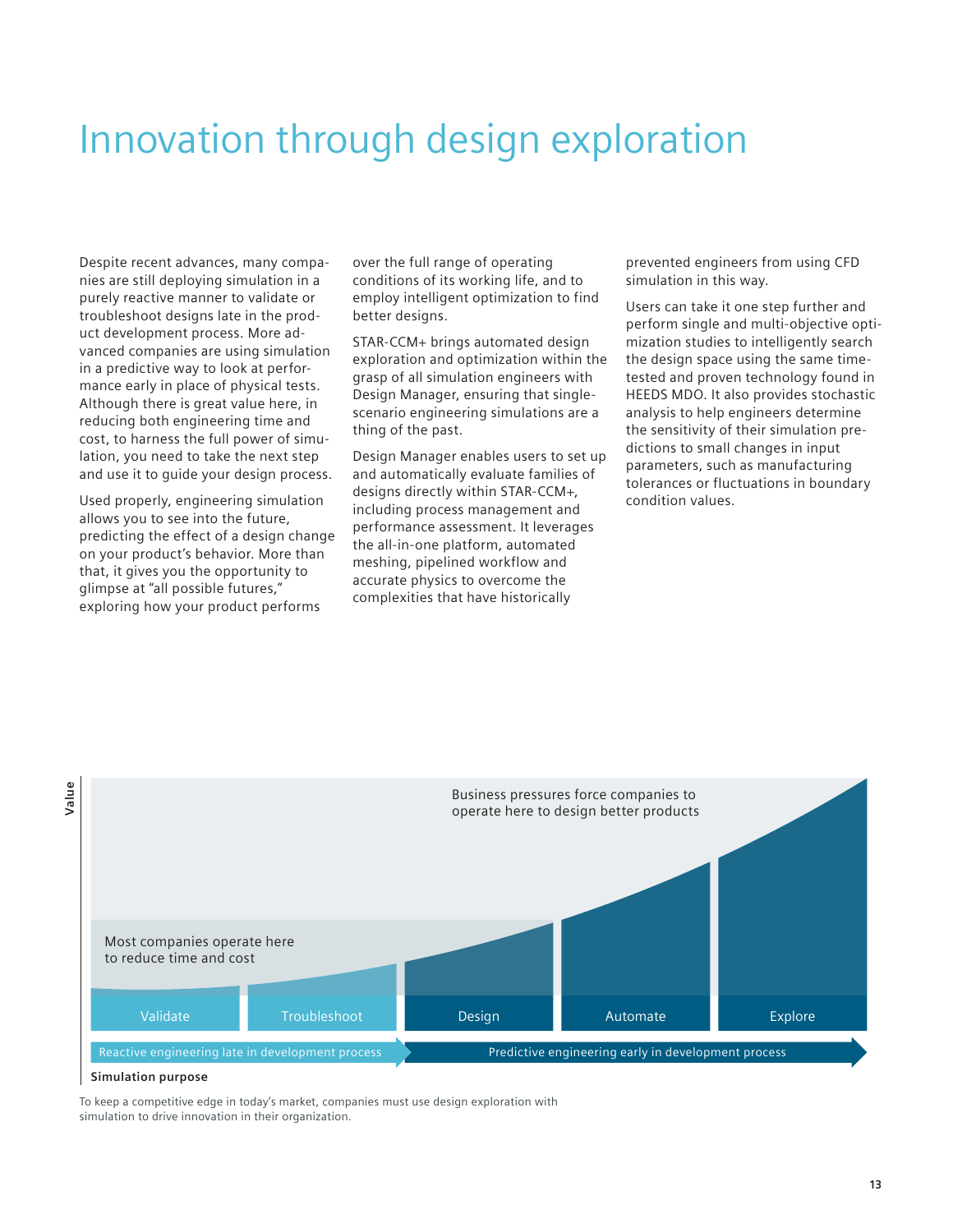

Aerodynamic analysis of the new transport bus in London with STAR-CCM+.



Fluid and particle flow simulation to maximize separation efficiency of a cyclone separator (Image courtesy: Aerotherm).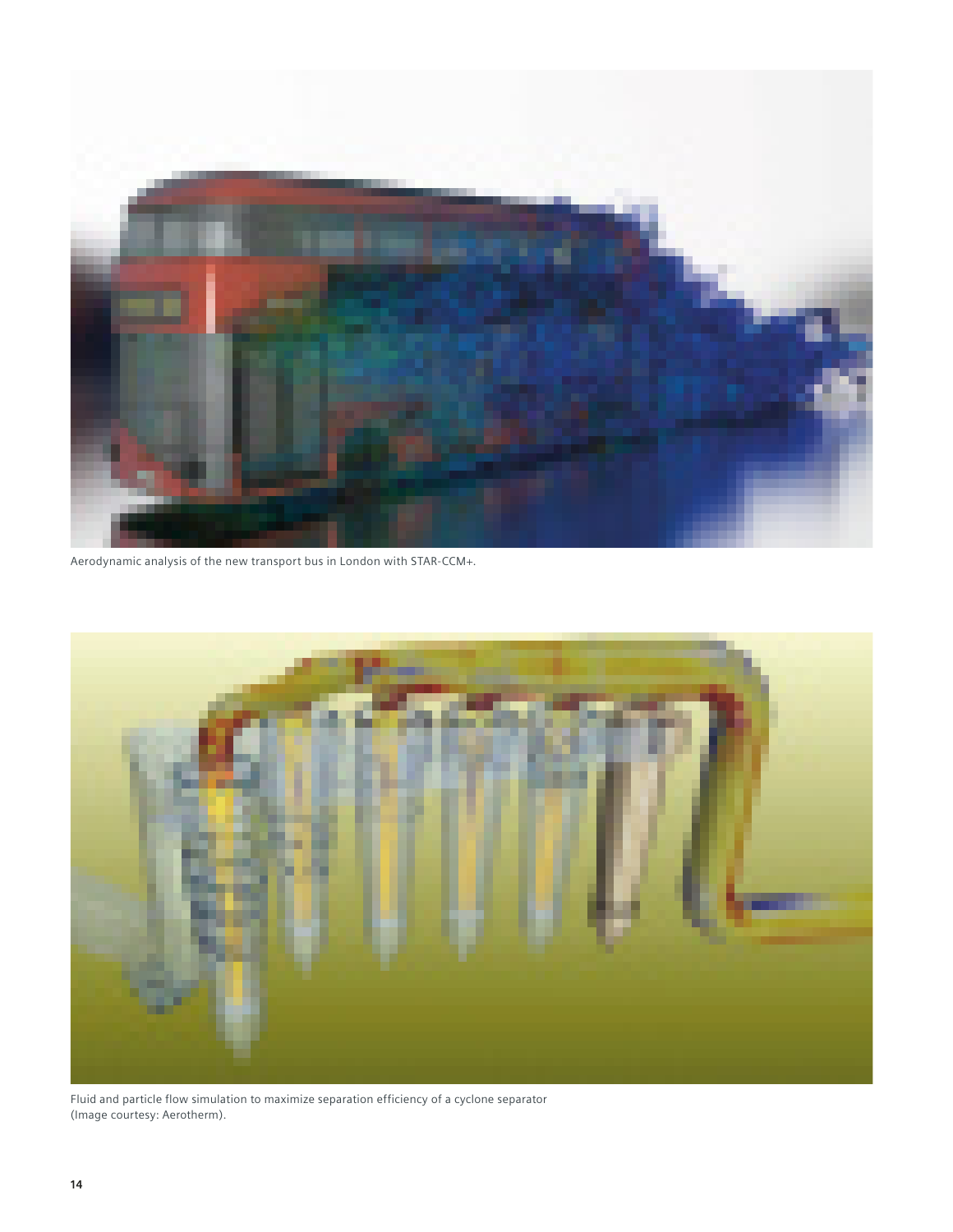

Conjugate heat transfer analysis of gas turbine cooling effectiveness.



Transient simulation of the self-propulsion of a bulk carrier using the tip modified Kappel Propeller.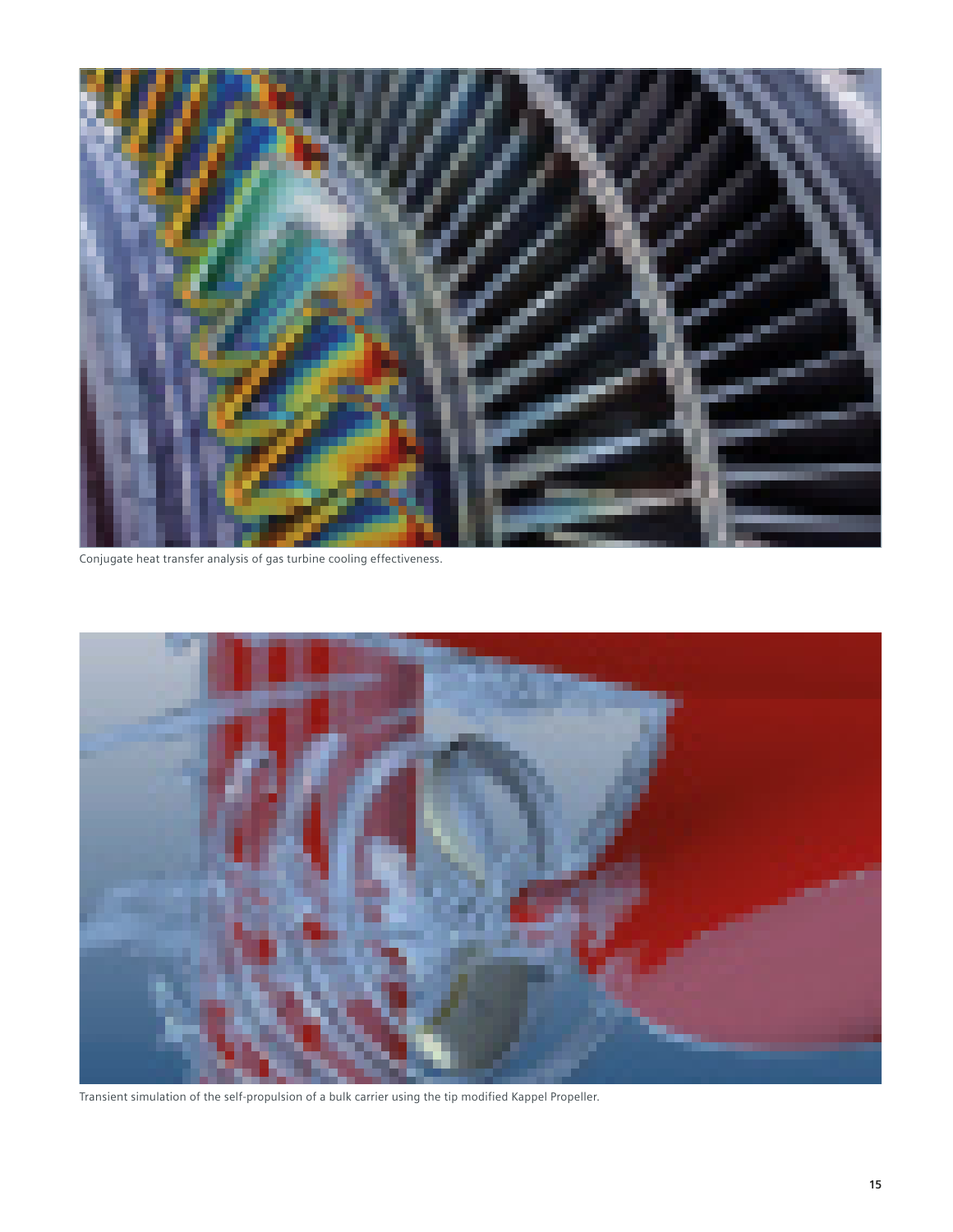

*"Being able to use the Power-on-demand licensing scheme and run simulations on a cloud has been a tremendous help for us in terms of productivity."*

**Mio Suzuki Trek Bicycle Corporation**



Licensing flexibility allows Trek Bicycle Corporation to cost-effectively and quickly optimize bicycle aerodynamics and ride quality.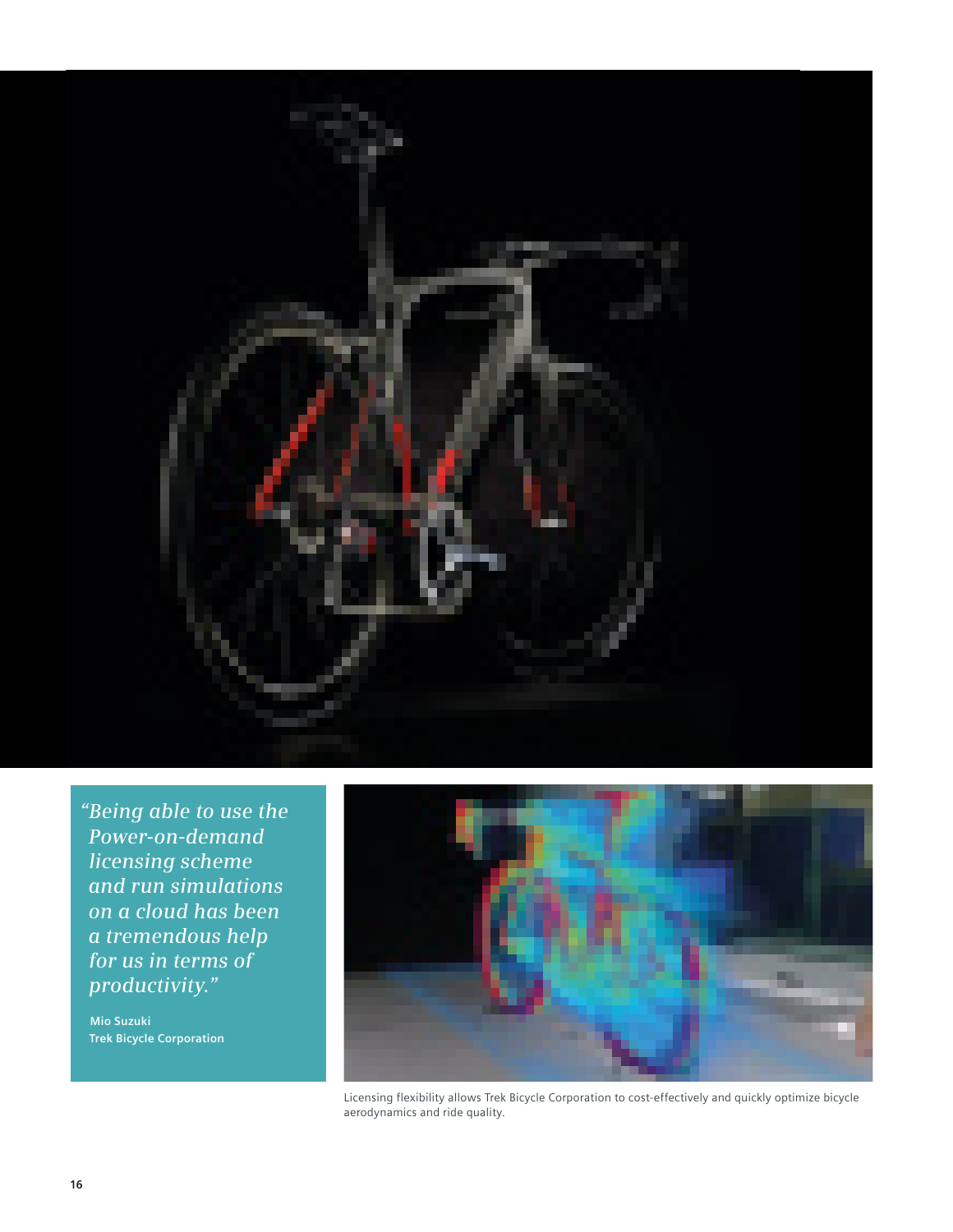# Efficiency through high performance computing

Used effectively, engineering simulation consistently delivers a high return on investment. However, traditional licensing schemes make the transition from an experimentalist's mindset of "testing just a few design points" to "investigating the whole design space" prohibitively expensive. This is because most software vendors base their licensing model around the broken paradigm of "the more you use, the more you lose," charging you per core instead of per simulation.

When analysis software is licensed on a per core basis, you can end up with compute resources that are underutilized, restricting your engineering ambitions. Or you might find that your ambitions for design exploration are foiled by having insufficient licenses to simulate multiple design variations of your product.

Since its inception, STAR-CCM+ has been developed with parallel scalability in mind, and tested to over 100,000 cores, ensuring that when such computational power becomes the industrial standard, the code is ready to utilize these resources. STAR-CCM+ offers a range of affordable and customizable license options to meet your simulation needs and throughput requirements. No matter the size or location of your compute resources, our power licensing is designed to ensure that you can maximize the value of your hardware and fully leverage your investment in our simulation technologies.

STAR-CCM+ makes HPC-powered simulations and design exploration studies possible and affordable with three unique power licensing options:

- **Power session:** Helps you reduce turnaround time by allowing you to run simulations on as many processors as needed for a fixed price
- **Power-on-demand:** Allows you to only pay for what you use, giving you agility for changing requirements and ideal for cloud computing
- **Power tokens:** Gives you complete flexibility for design exploration studies by enabling you to simulate any number of design variants concurrently, each on as many cores as needed

You can also choose a customized configuration with a unique combination of power licensing ingredients that meets your specific simulation and throughput requirements.



STAR-CCM+ revolutionized the simulation industry with flexible licensing schemes to address different customer needs.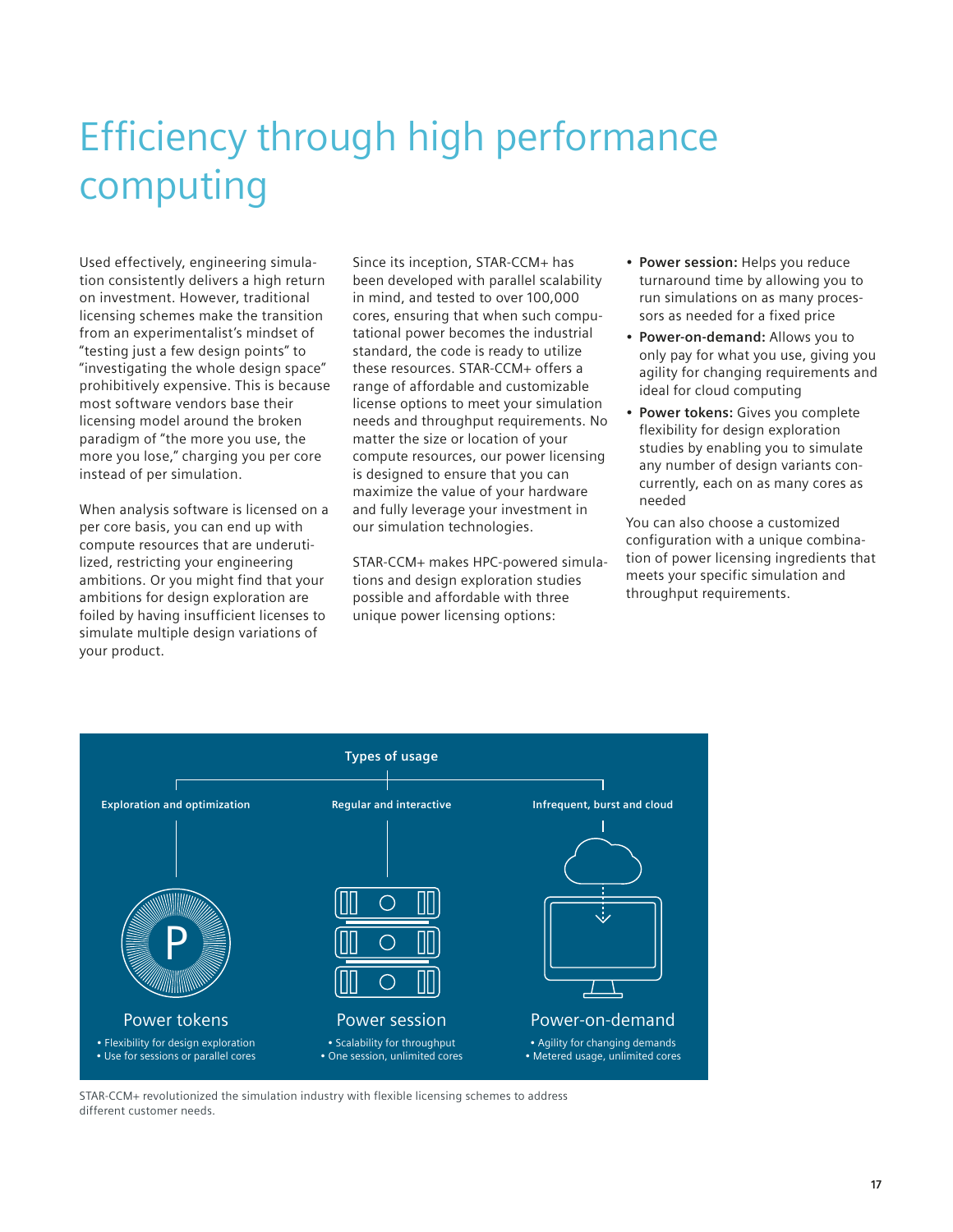

*"Dedicated support and an easily accessible knowledge portal are very useful. With regular releases, new features are always being introduced into STAR-CCM+, which enables us to produce more accurate simulations quicker."*

**James Bertwistle, WSP**



WSP has successfully used a STAR-CCM+ for performance-based building design on over 100 projects.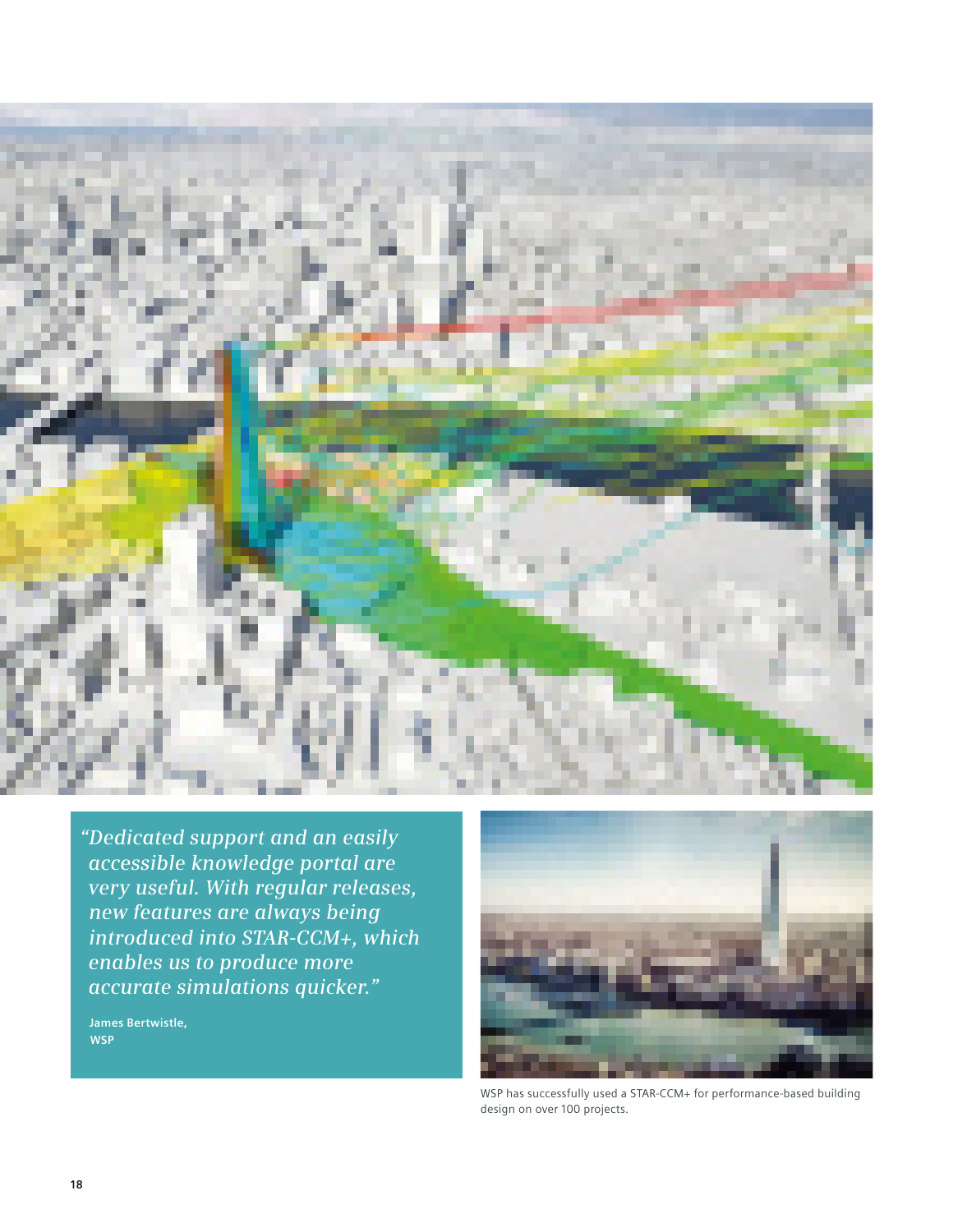# Responsiveness through cutting edge technology

Solving your current engineering problems is only half of the challenge. As you build a robust and efficient simulation process, you also need to ensure that the tools at the heart of it continue to evolve at the same rate as the requirements of your industry. It is critical that your process equips you to handle the challenges of tomorrow as well as today.

STAR-CCM+ has a long history of technology leadership, being the first commercial CFD software to introduce polyhedral cell meshing, unstructured

overset mesh and discrete element modeling. Unlike other CFD solutions, which are often built upon aging software architecture, STAR-CCM+ was conceived from a blank sheet of paper and built using an object-oriented approach with rapid development in mind.

Consequently, STAR-CCM+ is not only the technology-leading multiphysics CFD software, but it also has the most aggressive development schedule, with three major releases a year, continuously delivering innovative technologies to broaden your application scope and respond to your evolving simulation needs.

As a user of our software, you also have the ability to influence and direct the development of new features in STAR-CCM+ through our IdeaStorm innovation forum, which enables you to submit, vote and comment on new product development ideas.



With three releases every year, STAR-CCM+ delivers new technologies and enhancements requested by customers faster, bringing innovative capabilities like the electronics cooling module to market.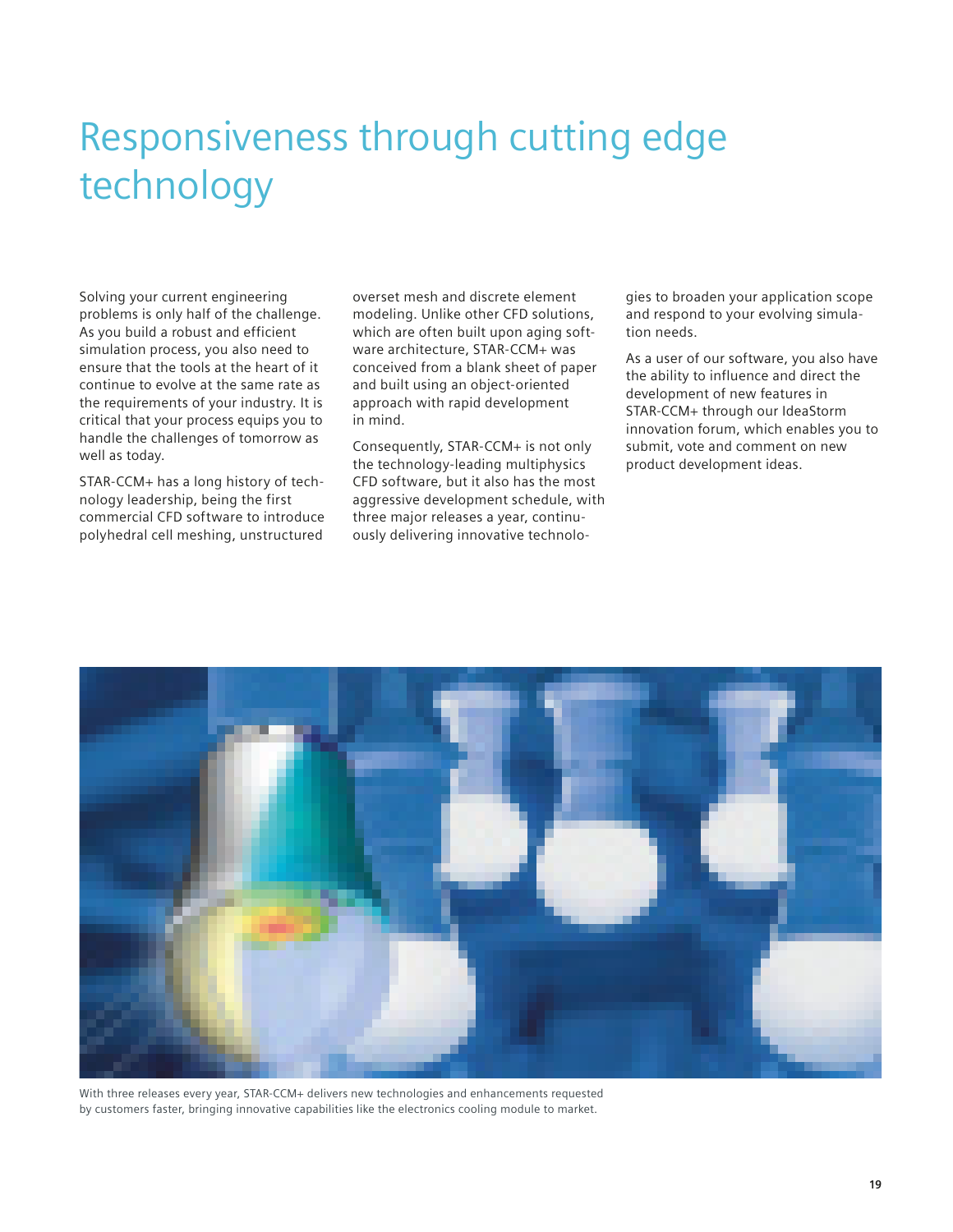

*engineers at Siemens PLM is great. It's really nice to be able to call up an expert with a question, and they make you their first priority and help you be successful. Even though we are a small company, I feel we get as much attention from Siemens PLM's support engineers as a big company would."*

**Alex Stoll Joby Aviation**



The Dedicated Support Engineer model helped Joby Aviation be immediately productive with STAR-CCM+, freeing up engineering time to focus on bringing innovative electric propulsion aircraft to market.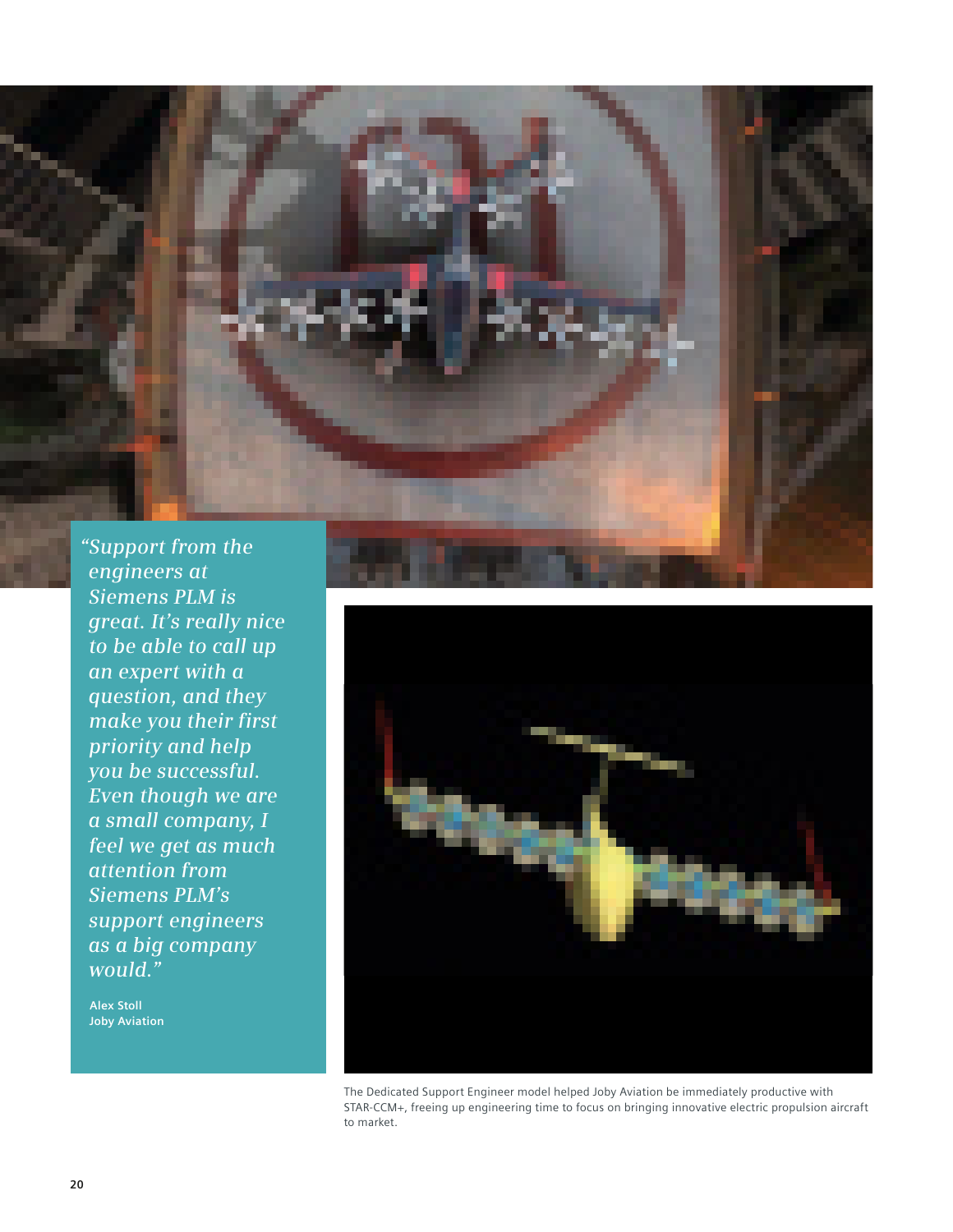### Success through customer support

An uncomfortable truth about modern engineering is that there really are no easy problems left to solve. In order to meet the demands of industry, it is no longer good enough to consider single engineering disciplines such as CFD or stress-analysis. In order to design truly innovative products, engineers are often pushing back the boundaries of what is possible. This is something that can be difficult to achieve in isolation, and often requires competencies outside a person's area of expertise. In order to be successful, your engineers should have ready access to a community of simulation experts and individualized customer support.

Becoming a STAR-CCM+ user means more than purchasing world-class software; it opens the door to an unrivaled wealth of engineering expertise. Our technological solutions are backed by a global team of engineering analysis specialists, dedicated to helping you meet the challenges of your industry and exceed the expectations of your market.

Each of our customers is assigned a Dedicated Support Engineer, whose mission is to proactively help you succeed. He or she will do this by building a relationship with your engineers, understanding your business goals and challenges, and providing guidance suited for your particular situation. Through maintaining a continual dialogue with our customers, we aim to identify problems before they happen and to provide immediate resolutions when they do. We can put you in touch with an appropriate local expert quickly, to help you deliver top-quality engineering analysis on time, every time. STAR-CCM+ support engineers help you solve more than just technical problems, they help keep your business in front of the competition.



Dedicated Support Engineers and their knowledge are critical for customers to successfully utilize simulation in new, emerging applications like life sciences.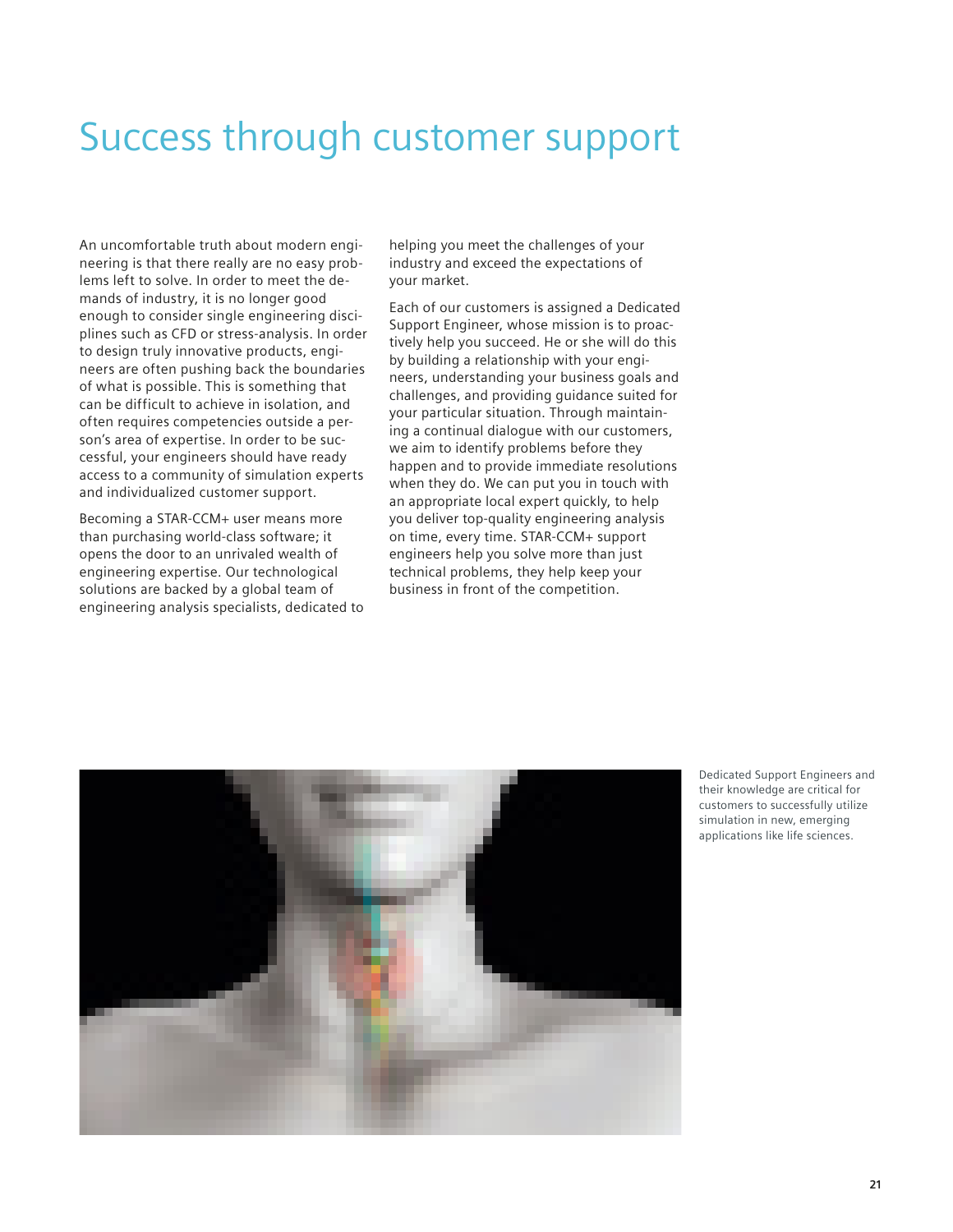

IBMV utilized a STAR-CCM+ digital twin to design the Becker Mewis duct in six weeks, delivering \$500k per year per ship in fuel savings.



*"We have almost everything we need for a digital twin available now. We can take full scale monitoring data and our simulation tools and look to model even more of the system. The more we model, the more we understand, and the more efficiencies we uncover."*

Wärtsilä uses digital twins throughout the design process to improve operational efficiency of their vessels. Shown here is the use of STAR-CCM+ for the aerodynamic design of a ferry.

**Norbert Bulten Wärtsilä**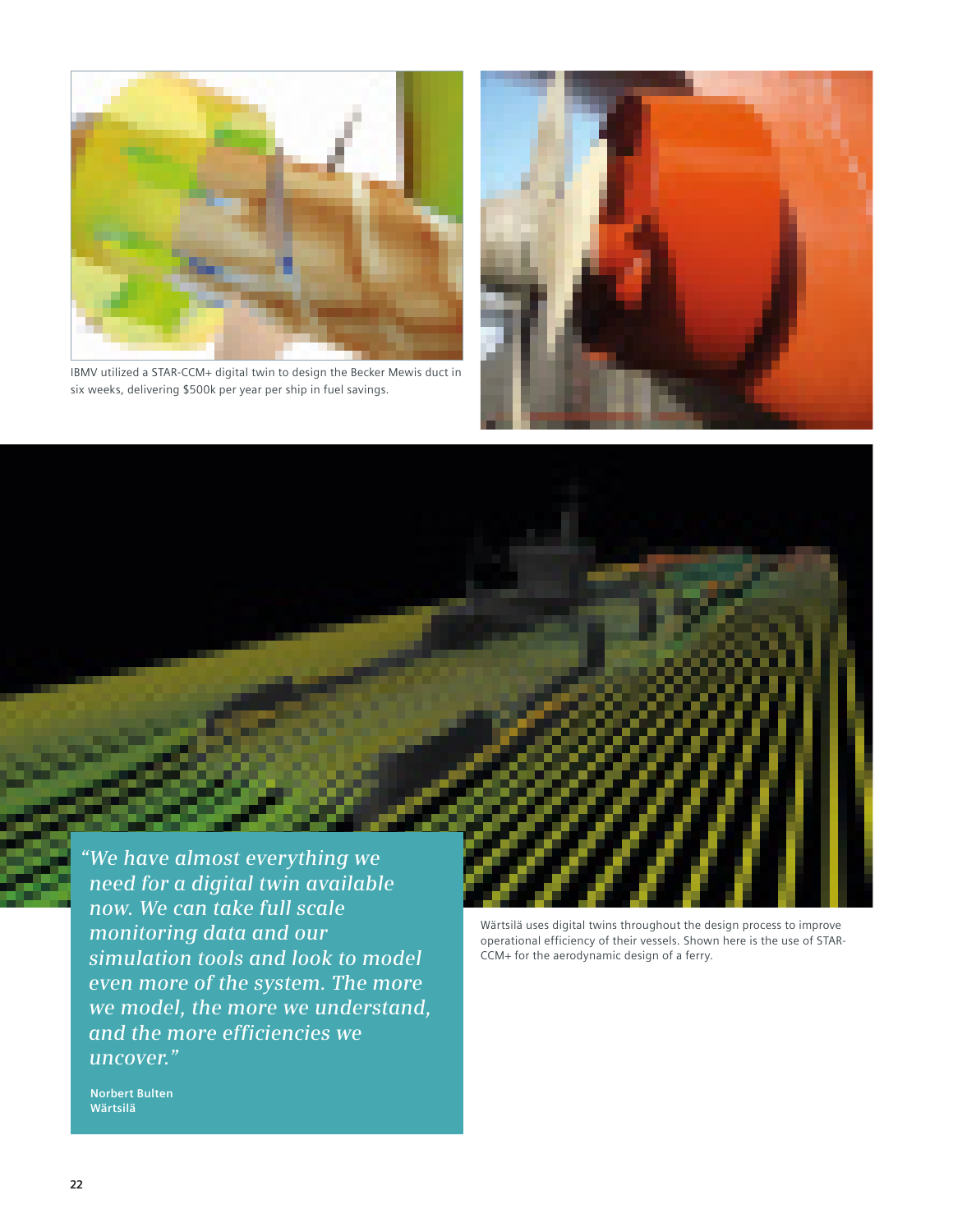# Transforming product design through the digital twin

As the complexity of products increases, leading companies are relying on digital twins that predict the performance of products and monitor their behavior throughout their complete lifecycle, from inception, through engineering design and manufacture, to service and disposal.

Realistic and powerful multi-domain simulation, combined with efficient testing is the only way to successfully realize this concept of a digital twin. Additionally, a strong underlying data management structure must close the loop between requirements, design, simulation and usage.

STAR-CCM+ is part of the Simcenter™ portfolio, a comprehensive suite of simulation software and test solutions that helps companies address the engineering challenges of today's complex products. Simcenter combines simulation and physical testing with intelligent reporting and data analytics to produce digital twins that more accurately predict product performance and drive innovation throughout all stages of the product development process.

Managing your simulation data and processes in the context of an overall PLM system becomes critically important when dealing with a significantly increased use of simulation throughout the product lifecycle. Simcenter makes it easy for you to do this thanks to a tight, codeless integration with Teamcenter, our leading solution for crossdomain product design and simulation management in PLM.

We also recognize that your aim is to quickly optimize product designs and improve processes. Siemens PLM Software uniquely combines experience, skills and application know-how in engineering services to help you achieve your complex design goals and deploy innovative engineering processes with Simcenter. Whether you are a first-time user or if you are tackling a difficult problem outside your usual experience, our services organization can support you through hands-on collaboration, technology transfer, onsite projects or customized engineering technology exchanges.



Digital twin of a train cabin developed by Stadler Altenrhein AG in STAR-CCM+ to improve passenger thermal comfort.